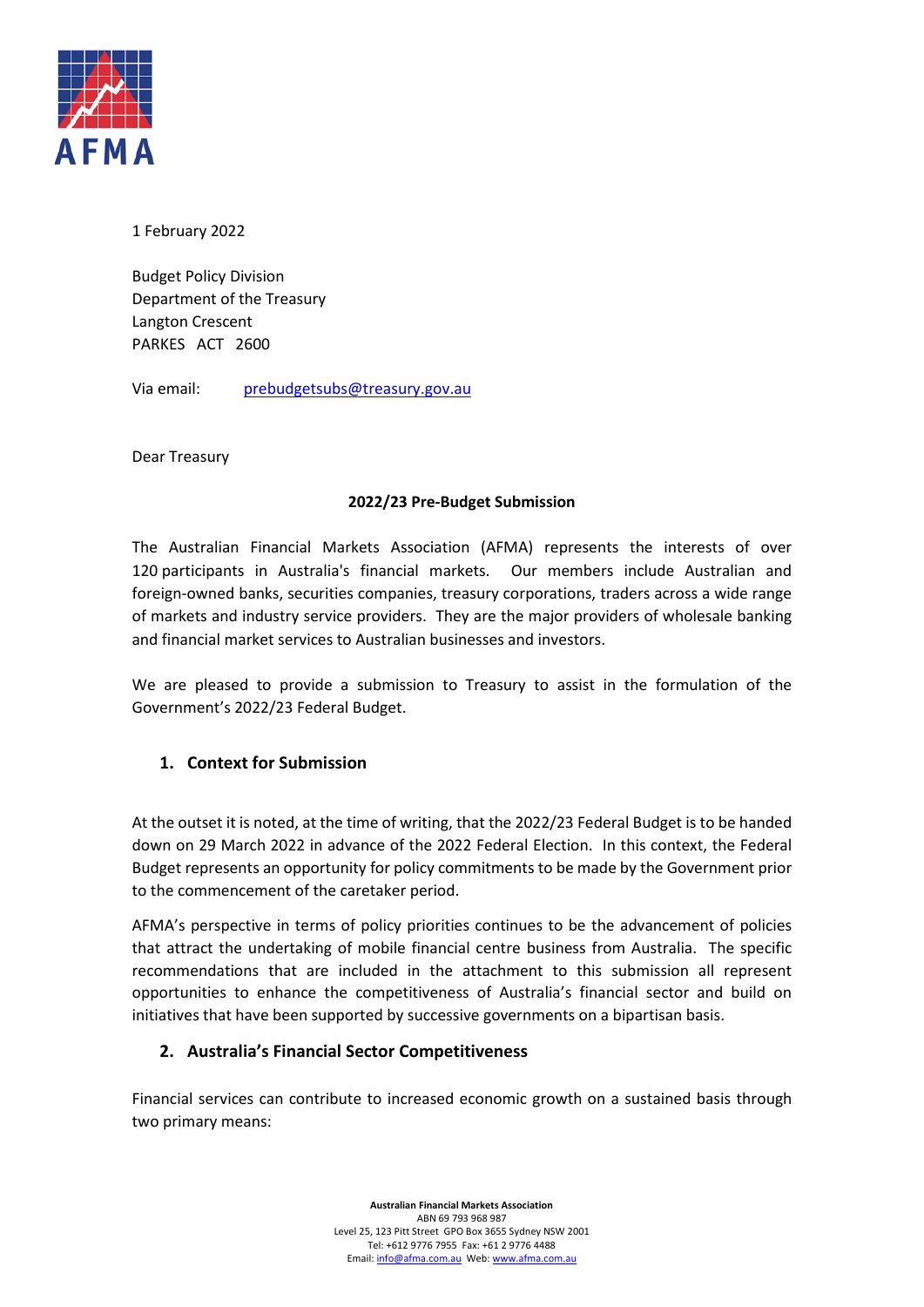- 1. Providing high quality, innovative and cost-effective financial intermediation and risk management services to Australian businesses, governments and consumers; and
- 2. Operating as an international financial centre, by providing services to overseas clients and generating employment, income and tax revenue in Australia.

The COVID-19 pandemic has been a catalyst for many financial system participants to consider where to conduct mobile financial centre activities. This represents a significant opportunity for Australia to capitalise on its relative strengths, such as adherence to the rule of law, political and economic stability (at a time where such stability is not as apparent in competing regional financial centres), quality of life and access to talent to enhance the proportion of mobile financial busines that is conducted in Australia.

However, considerable barriers to conducting business from Australia have caused our relative attractiveness as a financial centre to fall in recent times. Based on the latest report of the Global Financial Centres Index from September 2021, a ranking of the competitiveness of financial centres, Sydney ranks  $25<sup>th</sup>$  and Melbourne  $29<sup>th</sup>$ , with seven Asian financial centres ranked above them, including five in the top ten. Such rankings may be compared to 2017 when Sydney's ranking as a financial centre was  $8<sup>th</sup>$  globally.

The relatively modest rankings of Sydney and Melbourne as financial centres exist notwithstanding laudable efforts in recent times to address frictions that reduce the attractiveness of Australia as a location to conduct mobile financial centre business, such as the 2020 Report by the Australian Finance & Technology Centre Advisory Group into Australia as a Finance and Technology Centre and the three reports of the Senate Select Committee on Australia as a Financial and Technology Centre.

In order to rectify the perception of Australia as being relatively uncompetitive as a financial centre, it is important that outstanding recommendations of the recently commissioned reports are committed to by Government and legislated in a timely way and, in some cases, urgently. AFMA maintains that the Government should establish a Financial Centre Taskforce comprised of industry and official sector representatives who have the experience and authority to confirm and prioritise the components of a financial centre development plan. This would ensure that there is a central, appropriately resourced body with holistic oversight of the various proposals and initiatives aimed at enhancing the standing of Australia's financial centres.

#### *Specific Recommendations*

In addition to the establishment of the Financial Centre Taskforce and the formulation of the development plan, the Government should commit to a number of specific measures in the 2022-23 Budget to arrest the decline in Australia's attractiveness as a financial centre. These include:

- Commitment to legislating the "Global Markets Incentive" (**GMI**) in the 2022 calendar year, as recommended by the Final Report of the Senate Committee on Australia as a Technology and Financial Centre;
- Commitment to the abolition of non-resident interest withholding tax on borrowings by financial institutions, as recommended by the Senate Committee on Australia as a Technology and Financial Centre;
- Immediate abolition of the 'LIBOR-cap' on deductible interest expense for cross-border intra-branch funding given the cessation of LIBOR in 2021;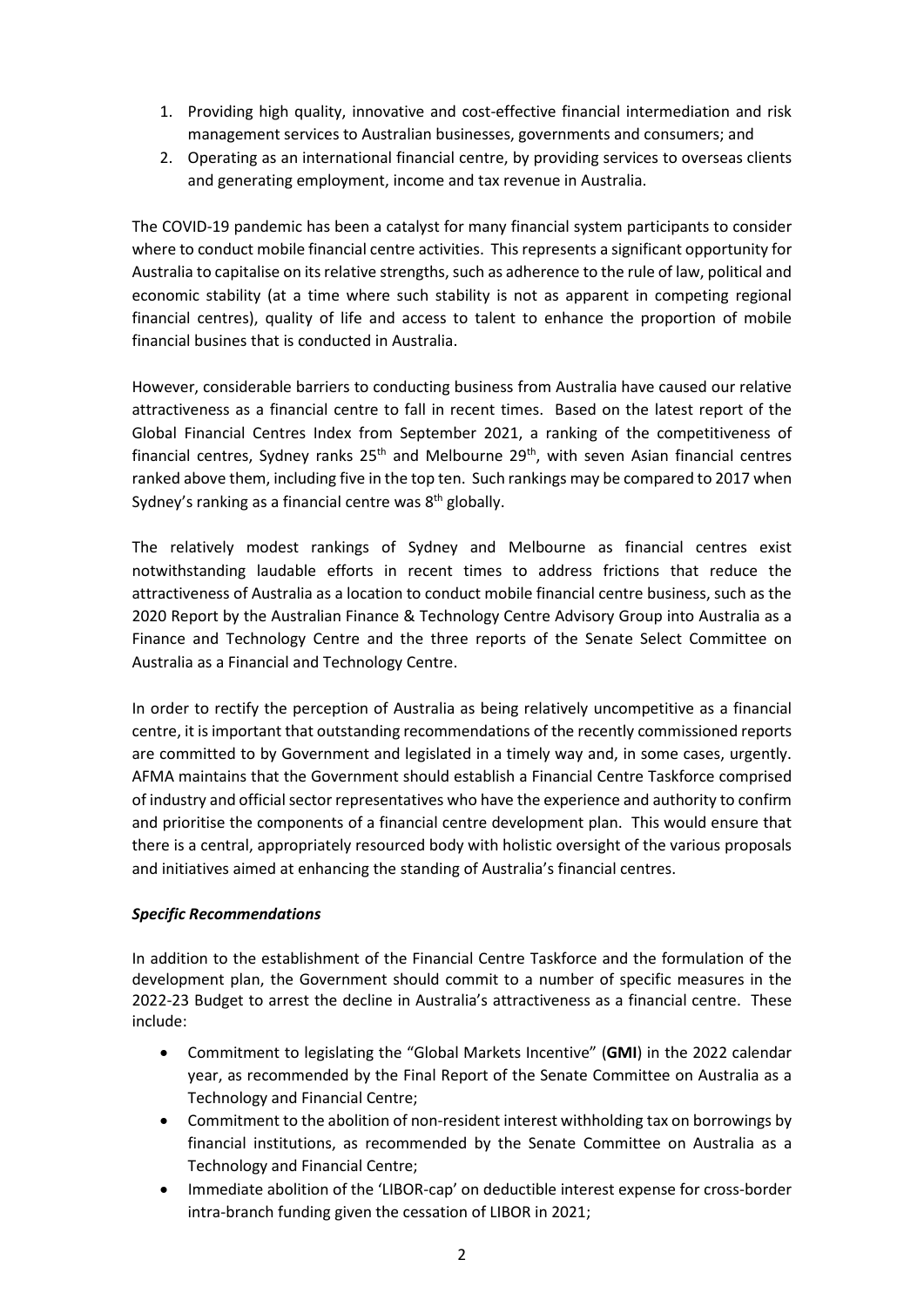- Commitment to the recommendations of the House Standing Committee on Tax and Revenue's Inquiry on the Development of the Australian Corporate Bond Market; and
- Adjustment of financial regulator cost recovery models to be fairer, more consistent, administratively efficient and reflective of the public benefit from regulation at least to some degree.

\* \* \* \* \*

Thank you for the opportunity to contribute to the Government's consideration of matters that should be addressed in the 2022-23 Federal Budget. We would be happy to discuss any of the matters that we have raised in this submission.

Yours sincerely,

Robldghe

Rob Colquhoun Director, Policy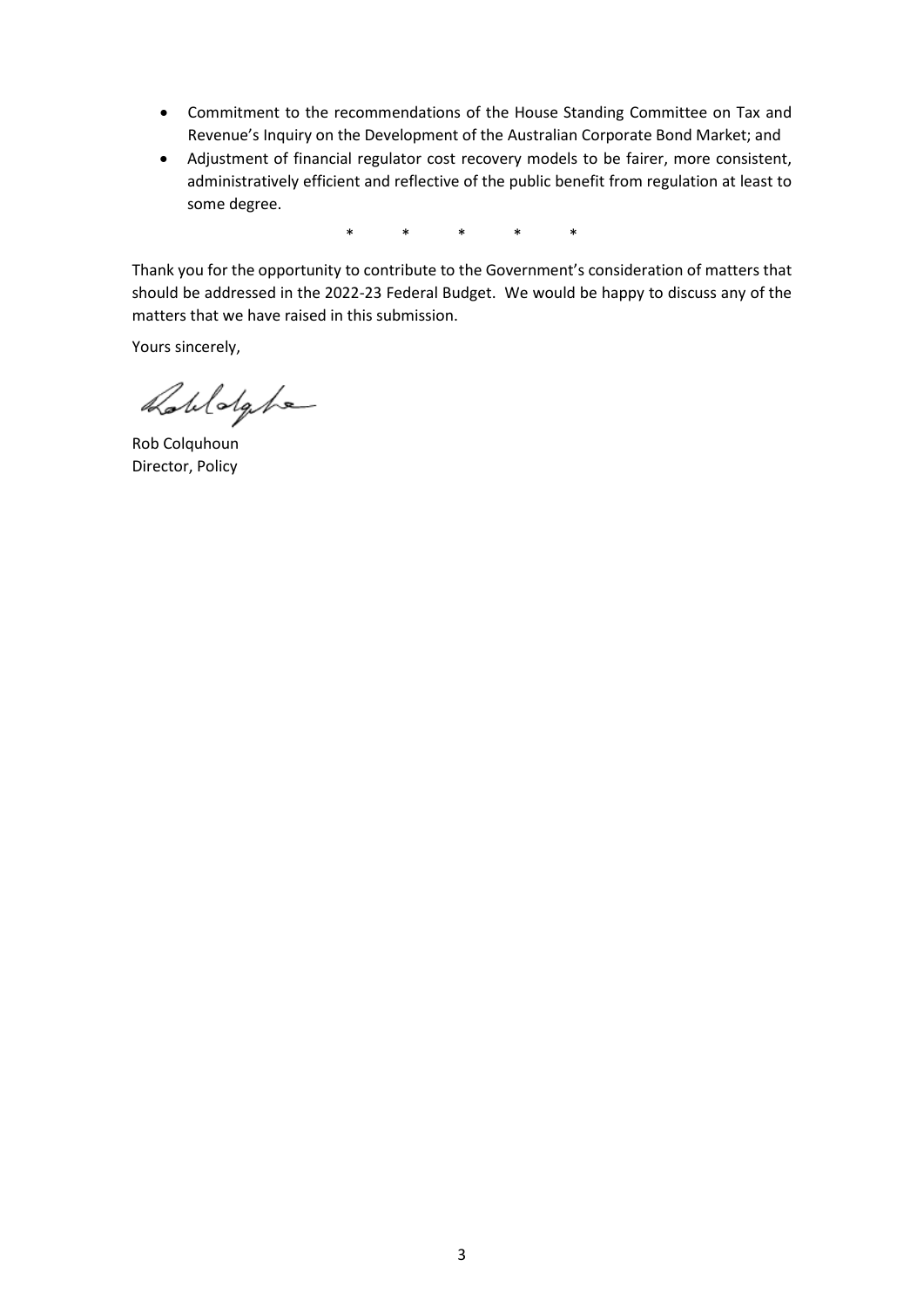## **ATTACHMENT**

## **A1 - Legislating the Global Markets Incentive**

## **Recommendation:**

The Government should confirm in the 2022-23 Federal Budget that it will legislate the Global Markets Incentive (GMI) regime well before the end of the 2022 year, as the replacement to the Offshore Banking Unit (OBU) regime. If this is not feasible due to intervening priorities arising from the COVID-19 pandemic, we recommend that the OBU regime be extended for a further 12 months to allow for sufficient time for the GMI regime to be legislated in a manner that achieves its principles.

## **Background**

The OBU regime was repealed in 2021, consequent to a review undertaken by the OECD Forum on Harmful Tax Practices and subsequent EU securitisation regulation that had the potential to undermine European institutional investment into Australian securitisation vehicles. Pursuant to the legislation repealing the regime, a two-year transition was allowed, whereby the concessional tax rate currently available to OBUs would cease to apply from the end of the 2023 income year (varying for each OBU depending on year-end for tax purposes), with the interest withholding tax exemption to cease to apply from 31 December 2023. The loss of the OBU concessional tax rate may occur for certain OBUs as early as 31 December 2022.

The two aspects of the OBU regime which caused the OECD Forum to raise concerns were the concessional 10% tax rate, which potentially resulted in the "low or no tax" criterion being satisfied, and the requirement that an OBU only undertake a transaction with an "offshore person," which potentially resulted in the "ring-fence" criterion being satisfied.

In the intervening period since the legislation to repeal the OBU regime was passed, the OECD announced, as part of its work on addressing challenges arising from the digital economy, consensus on a minimum rate of tax of 15% to apply to multinational enterprise on a jurisdiction by jurisdiction basis. This is important as it sets a consensus as to what rate of tax should not be considered to be "low or no tax" and accordingly be acceptable from an OECD perspective.

## **Principles**

The principles that, in AFMA's view, should shape the regime that is legislated to replace the OBU regime are as follows:

- That the regime is sufficiently competitive to retain existing business in Australia and attract mobile financial centre business to Australia based on the considerable non-tax factors that Australia offers to such business;
- That the regime would withstand scrutiny from the OECD Forum on Harmful Tax Practices on the basis that the gateway criteria for a regime being classified as harmful would not be satisfied;
- That the range of activities to be eligible in the regime are agnostic to financial innovation and remain contemporaneous;
- That the aspects of the OBU regime which render the regime difficult to administer and inefficient are not replicated unless there is a demonstrable need; and
- That the revenue implications for Government are largely consistent with the OBU regime.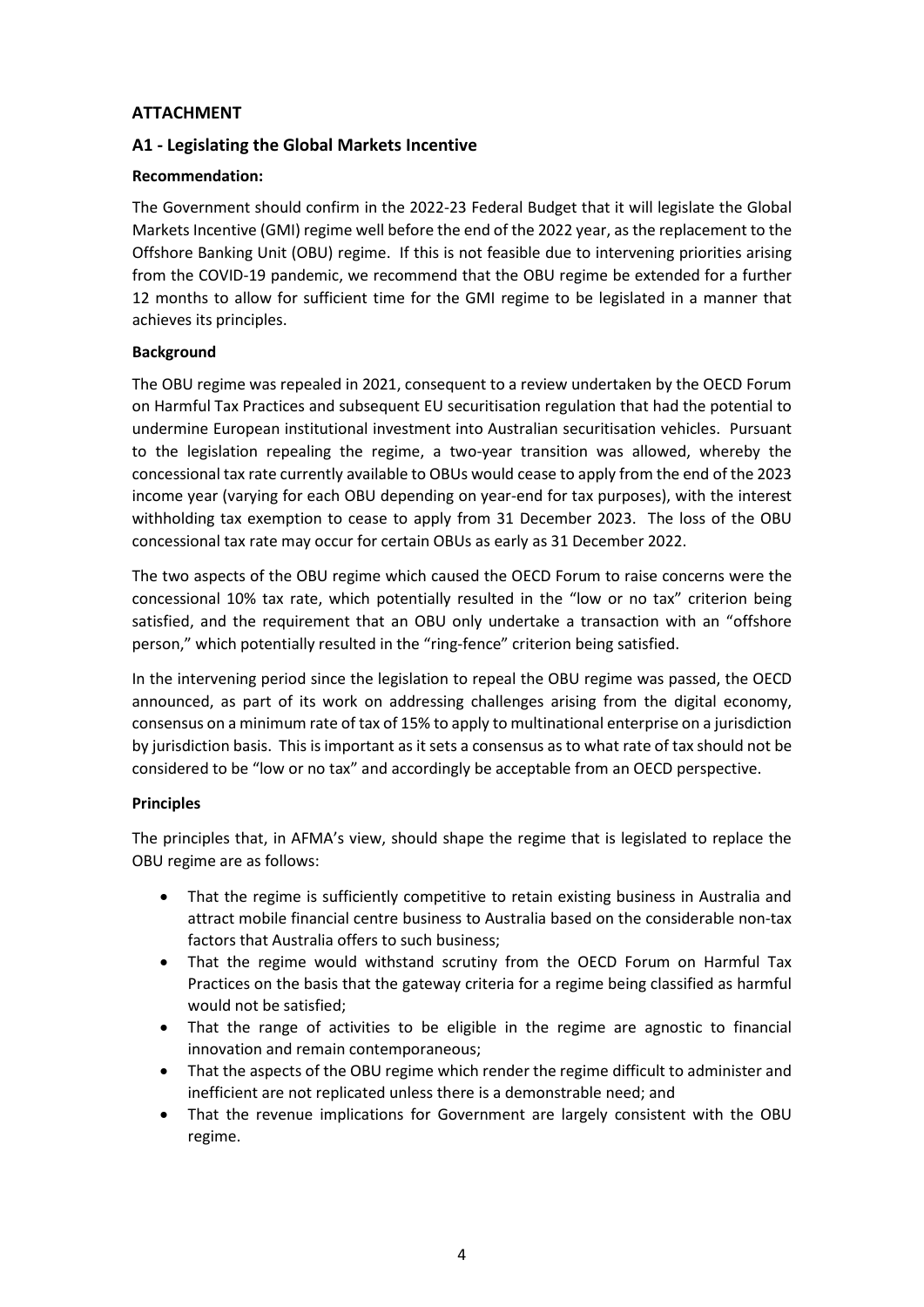#### **The Global Markets Incentive**

Noting the repeal of the OBU regime, the Senate Committee on Australia as a Technology and Financial Centre included in its terms of reference specific consideration of replacement regimes. AFMA's submission to the Senate Committee set out a proposal for the GMI, which was designed to address the OECD's concerns while still being sufficiently competitive to attract and retain mobile financial centre activity in Australia. The elements of the GMI regime, as provided to the Senate Committee, are as follows:

- A tax rate of 15% to apply to eligible GMI activities;
- The existing interest withholding tax exemption that applies to the OBU regime to apply equally to the GMI;
- GMI activities to be determined with reference to the existing suite of eligible OB-activities;
- GMI activities able to be conducted with any eligible counterparty (both domestic and international), with a prohibition against transactions with individuals or small business entities;
- Given that the focus of the GMI regime is to allow Australia to compete in relation to transactions that would otherwise be conducted with international competitors, a prohibition against GMI activities being denominated in AUD.

The Senate Committee, in its Final Report, made the following recommendation:

The committee recommends that the Australian Government establish a Global Markets Incentive to replace the Offshore Banking Unit regime by the end of 2022.

#### **Refining the Global Markets Incentive**

#### *Eligible Activities*

Noting the time parameters to legislate the GMI prior to the cessation of the OBU regime, it is AFMA's recommendation that in determining the activities that are eligible to be conducted within a GMI regime, such activities should be determined adopting an approach similar to that adopted under the current OBU regime, that is, eligibility is determined with reference to the activities specifically defined in the enabling legislation. This will ensure that existing business conducted in Australia may be retained and the revenue implications arising for Government from the GMI regime may be determined with more specificity than if an alternate approach was adopted.

In terms of determining the activities eligible for the GMI regime, AFMA's view is that the activities that are currently eligible to be conducted in the OBU should be eligible on the basis that they remain activities that the Government should incentivise in order to enhance Australia's attractiveness as a financial centre. Additionally, we would support safeguards being implemented that ensure that the GMI is delivering on its stated policy objectives.

Our view is that the GMI should further allow for transactions with respect to digital assets to be eligible. Noting the recommendations of the Final Report of the Senate Committee on Australia as a Technology and Financial Centre in relation to digital assets, it is presently unclear whether transactions in relation to digital assets would be eligible for inclusion under the current rules for OBU eligibility as such assets are not clearly categorised as a security, an eligible commodity or a currency. Confirming eligibility for transactions in relation to digital assets to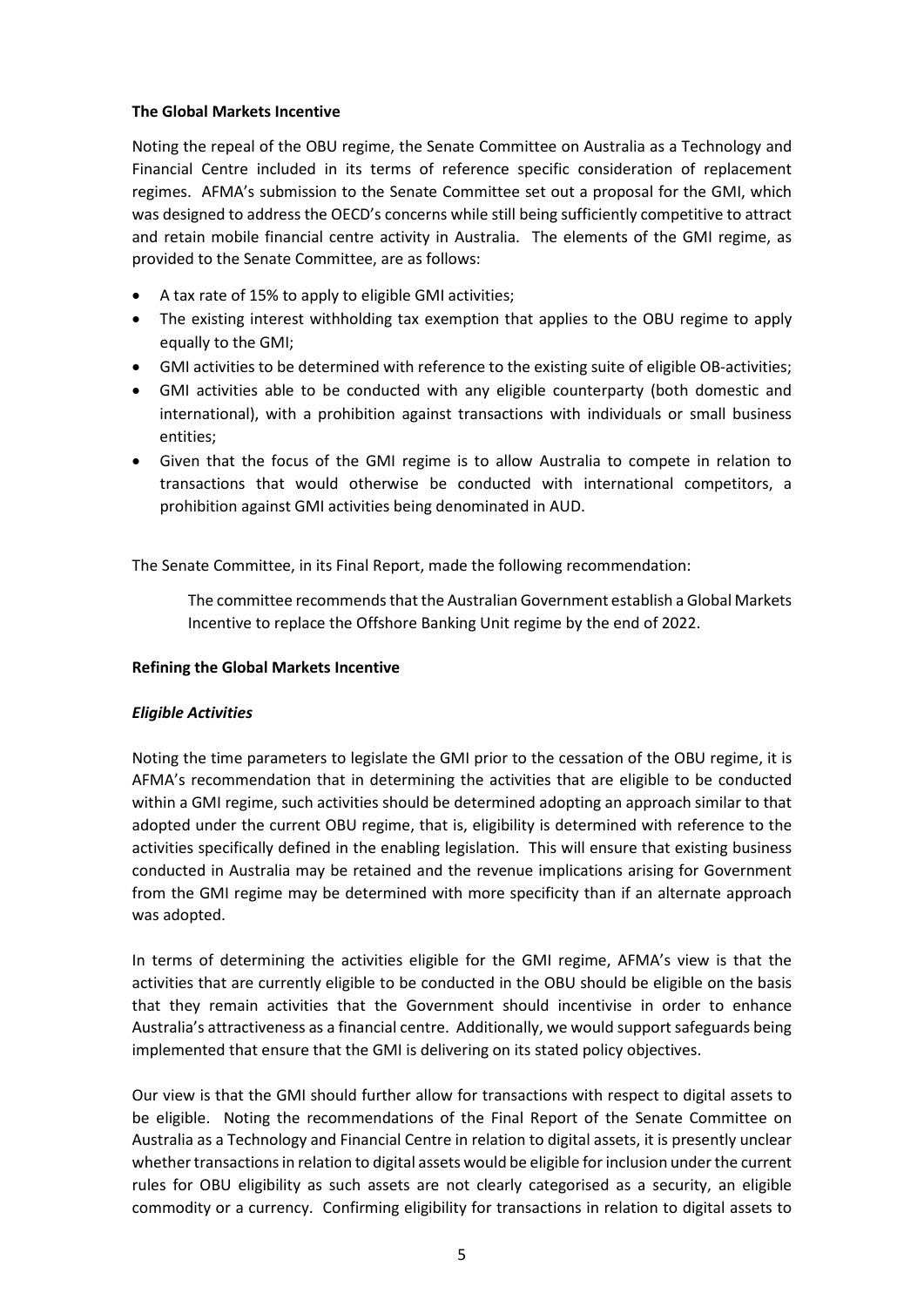be included in the GMI will support the broader recommendations of the Senate Committee in relation to digital assets.

Finally, to the extent that the method of determining GMI eligibility is a list of articulated eligible activities, as is the approach for OBU eligibility, we would support the updating/refinement of the list to occur through a regulation-making power as opposed to through legislative amendment. There is support for this approach from the Johnson Report into Australia as a Financial Centre, which stated that:

"(t)he Forum's preferred option is for much of the detail in this Division to be replaced with Regulations. Regulations would contain an updated list of eligible OBU activities, developed with advice from Treasury and the ATO, and following consultation from industry. These Regulations would be updated periodically on advice from the proposed Financial Centre Task Force, which would also make periodic recommendations on any other changes to the OBU regime necessary to ensure that it remained internationally competitive."

## *GMI Restrictions*

To address the concerns of the OECD with respect to the OBU regime being "ring-fenced" but also to limit the scope of the GMI to those activities where there is a global market, it is proposed that the GMI is limited to transactions with or services provided to counterparties that are not individuals or small business entities. This will ensure that the GMI regime only applies to financial market participants of sufficient scale. The other proposed restriction from a GMI perspective is a prohibition against GMI activities being denominated in AUD, again to ensure that the GMI is limited to those transactions/services in relation to which there is a global market.

One aspect of this approach that will need to be confirmed is that, in respect of trading activities, where a transaction is effected on a securities exchange, the counterparty will be taken to be the clearer of the transaction and there is no requirement for the GMI entity to "look-through" to determine the nature of the party on the other side of the transaction.

#### *Modification of Current OBU Features*

The repeal of the OBU regime and the exactment of the GMI regime represents an opportunity to remove the existing inefficiencies in the manner in which the current regime operates and create a regime that is more operationally attractive, particularly for new entrants looking to move business and staff to Australia. A summary of suggested improvements to the OBU regime that should be reflected in the GMI is set out below:

• The current OBU rules require that, in order for an activity to be eligible to be conducted in the OBU, it is necessary to be funded by "OB-money," broadly an OBU's paid-up capital, retained earnings and money received through conducting eligible-OB activities. To the extent that an OBU uses more than 10% of non-OB money then the concession is lost for the OBU for the entire year of income (the so-called "purity test"). These requirements were introduced in 1992 when the OBU was limited to pure banking activities and became increasingly out-of-step as the scope of eligible activities increased over time. The GMI should have no such restrictions and rather allow a GMI entity to source funds to conduct activities from any source and in any currency, with a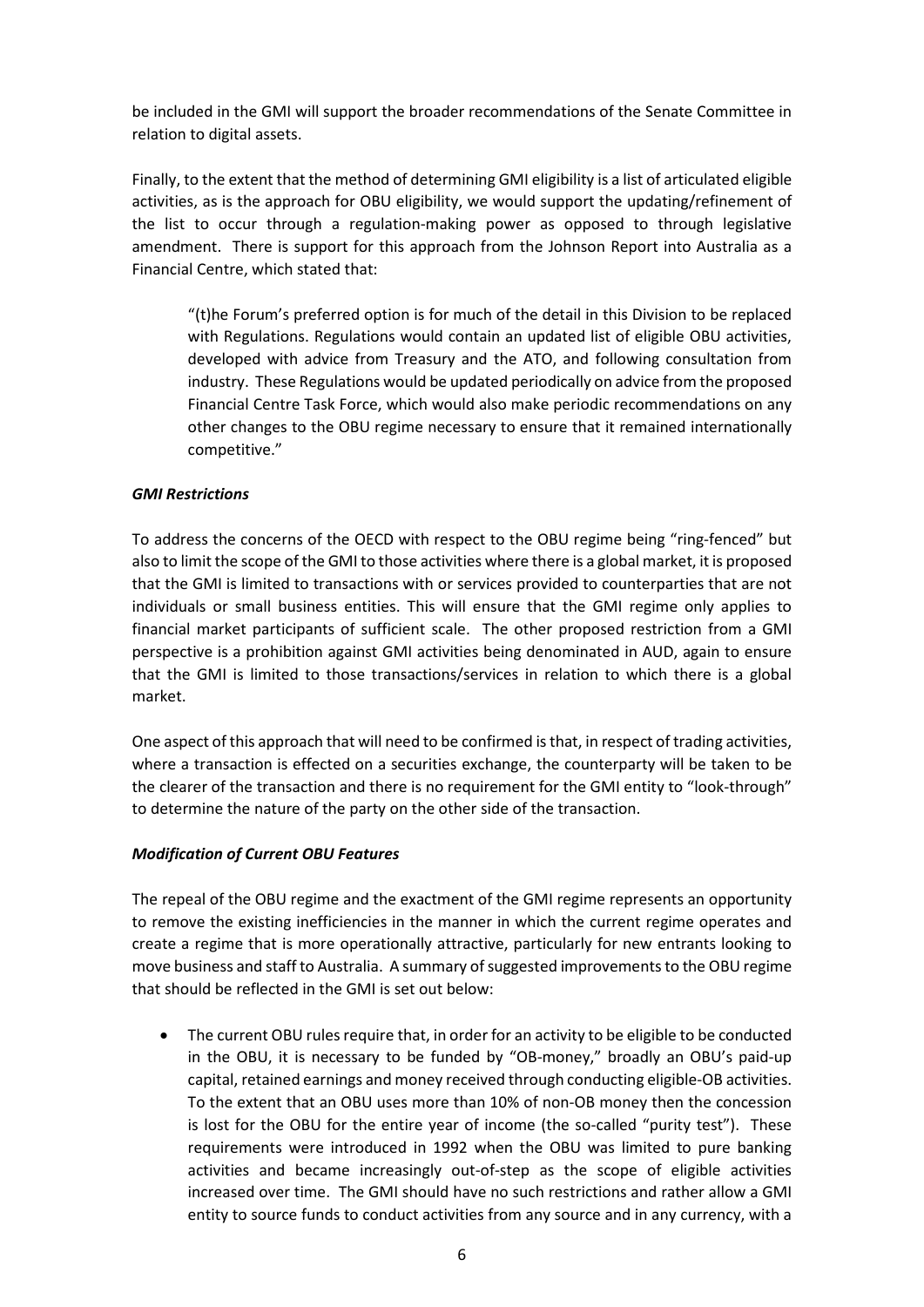requirement that the cost of funds be at arm's length in a related party context. The ability to source funds in any currency will have the added benefit of increasing hedging activities which the GMI regime will incentivise being conducted from Australia;

- Under the current definition of a "trading activity," it is necessary that in order to be an eligible activity in respect of an equity interest, the OBU cannot hold a more than 10% participation interest in another entity. In practice this is an operationally burdensome requirement to monitor and the policy intent underpinning the requirement would be better served to allow for "trading" to apply without restriction in respect of instruments publicly listed and quoted on a recognised securities exchange, with the 10% participation exemption applying only to unlisted instruments;
- Currently, in order for an activity to be an eligible-OB activity, it is necessary that the "thing is done" in Australia. This drafting is problematic to apply in practice, has few comparisons in the tax legislation either in Australia or globally and is becoming increasingly anachronistic as markets evolve, such as where increased automation of functions creates difficulties in identifying the "thing" that is being "done". A preferred approach to eligibility would be to align to the OECD concept of "Key Entrepreneurial Risk Taking" (e.g. per OECD PE Profit Attribution Report) and to allocate the profits to the OBU and other parts of the enterprise based on where the KERT functions are performed. This would also satisfy the requirements of BEPS Action 5 regarding substantial activities.

#### **Concluding Comments**

AFMA and its members are committed to assisting the Government ensure the taxation settings that apply to mobile financial centre business are competitive and allow Australia to leverage its considerable non-tax features to attract and retain this business in Australia. The repeal of the OBU regime represents a threat to Australia's competitiveness if a replacement regime is not legislated in a timely manner. As such, the Government should announce in the Budget that it will give effect to the recommendation of the Senate Committee on Australia as a Technology and Financial Centre and legislate the GMI regime in the 2022 calendar year.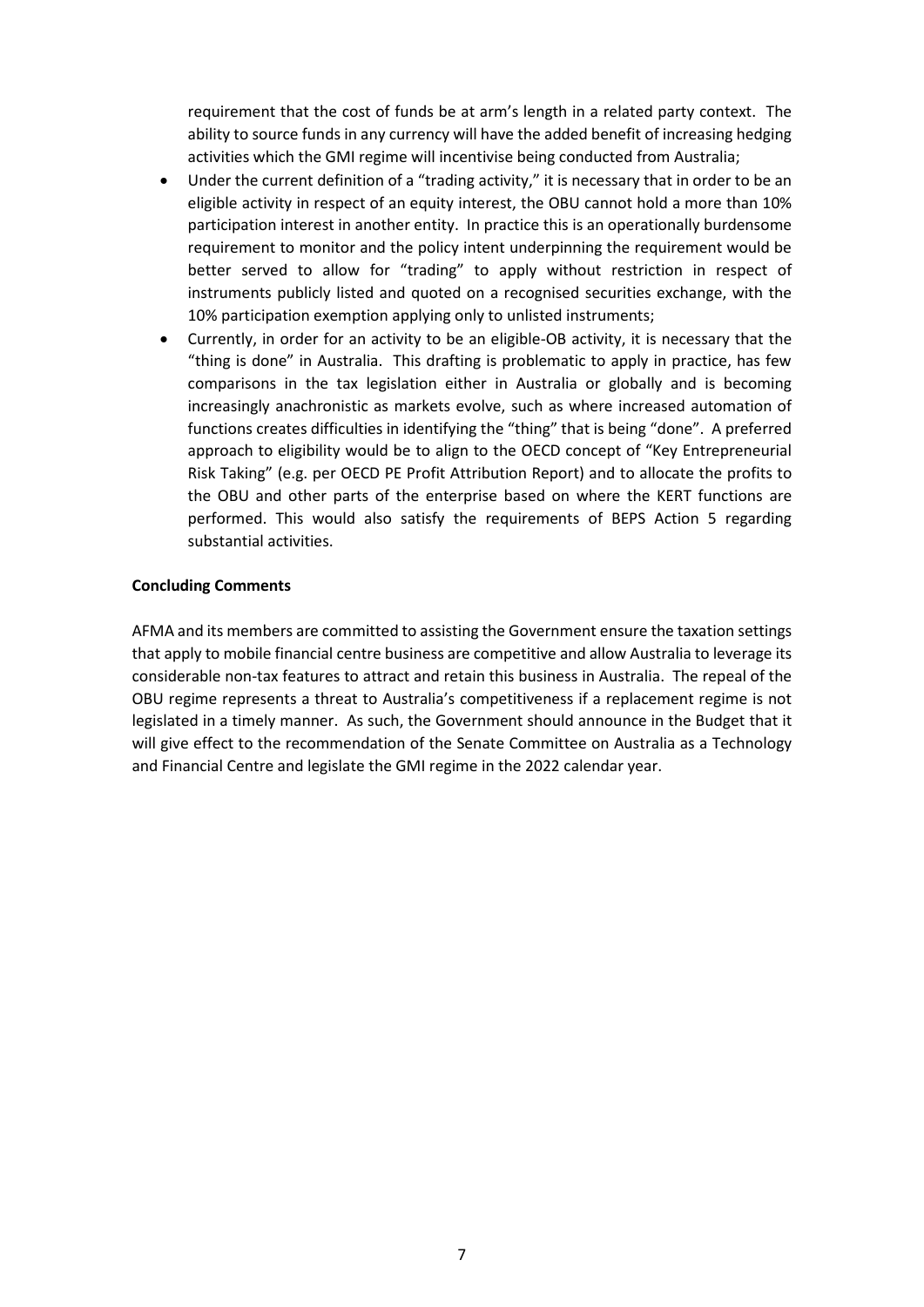# **A2 - Implement Interest Withholding Tax Reform**

## **Recommendation**

The Government should announce the abolition of interest withholding tax on offshore funding by financial institutions, as recommended by the Johnson and Henry Tax Review reports, acknowledged in the Financial System Inquiry report and recommended by the recent Senate Committee on Australia as a Technology and Financial Centre.

This reform would remove a tax barrier to cross-border finance, reduce pressure on the cost of finance in the economy and assist competition. It would be a timely reform as the direct Budget cost of the reform has largely been eliminated by:

- Historically low interest rates; and
- The increased number of Australia's Double Tax Agreements that provide an interest withholding tax exemption for financial institutions.

#### **Support**

A key driver of enhancing the attractiveness of Australia as a place to do business, particularly with respect to financial services business, is removing frictions that inhibit the free-flow of capital both in and out of Australia. One such friction is the imposition of interest withholding tax on interest paid by Australian entities (including branches) to offshore lenders and the related tax compliance costs. The removal of interest withholding tax for financial institutions was a key recommendation of the 2009 Johnson Report into Australia as a Financial Centre, and had apparent bipartisan support, but the reform has not been implemented.

The objective of the Johnson Report's recommendation was, broadly, to ensure that Australia has access to a broad range of offshore savings pools to finance domestic investment needs and improve Australia's competitiveness as a financial centre as, for example, it would facilitate bank regional treasury functions. The Report noted that Australia's interest withholding tax regime is inconsistent with the approach taken in other financial centres, as it had the effects of both raising the cost of capital for Australian business (through requiring the payer to "gross-up" for the amount withheld) and also increasing complexity, given the exemptions that exist for payments made to unrelated financial institutions in many Double Tax Agreements and also under Section 128F. It noted that:

"the continued application of interest withholding tax on financial institutions' borrowing offshore sits uneasily with the Government's desire to develop Australia as a leading financial centre and is putting Australia at a competitive disadvantage with respect to overseas financial centres, which increasingly do not charge interest withholding tax on such transactions."

This comment has been echoed by:

- **Senate Standing Committee on Economics 2011 Report into Competition within the Australian Banking Sector:** "The Committee recommends that interest withholding tax be abolished as budgetary circumstances permit to increase the ability of foreign banks to compete in the Australian market."
- **Henry Tax Review: "**Financial institutions operating in Australia should generally not be subject to Australian interest withholding tax on interest paid to non-residents."
- **Financial System Inquiry:** "For financial institutions, different funding mechanisms are subject to different rates of IWT. Reducing IWT (for the relevant funding mechanisms) would reduce funding distortions, provide a more diversified funding base and, more broadly, reduce impediments to cross-border capital flows."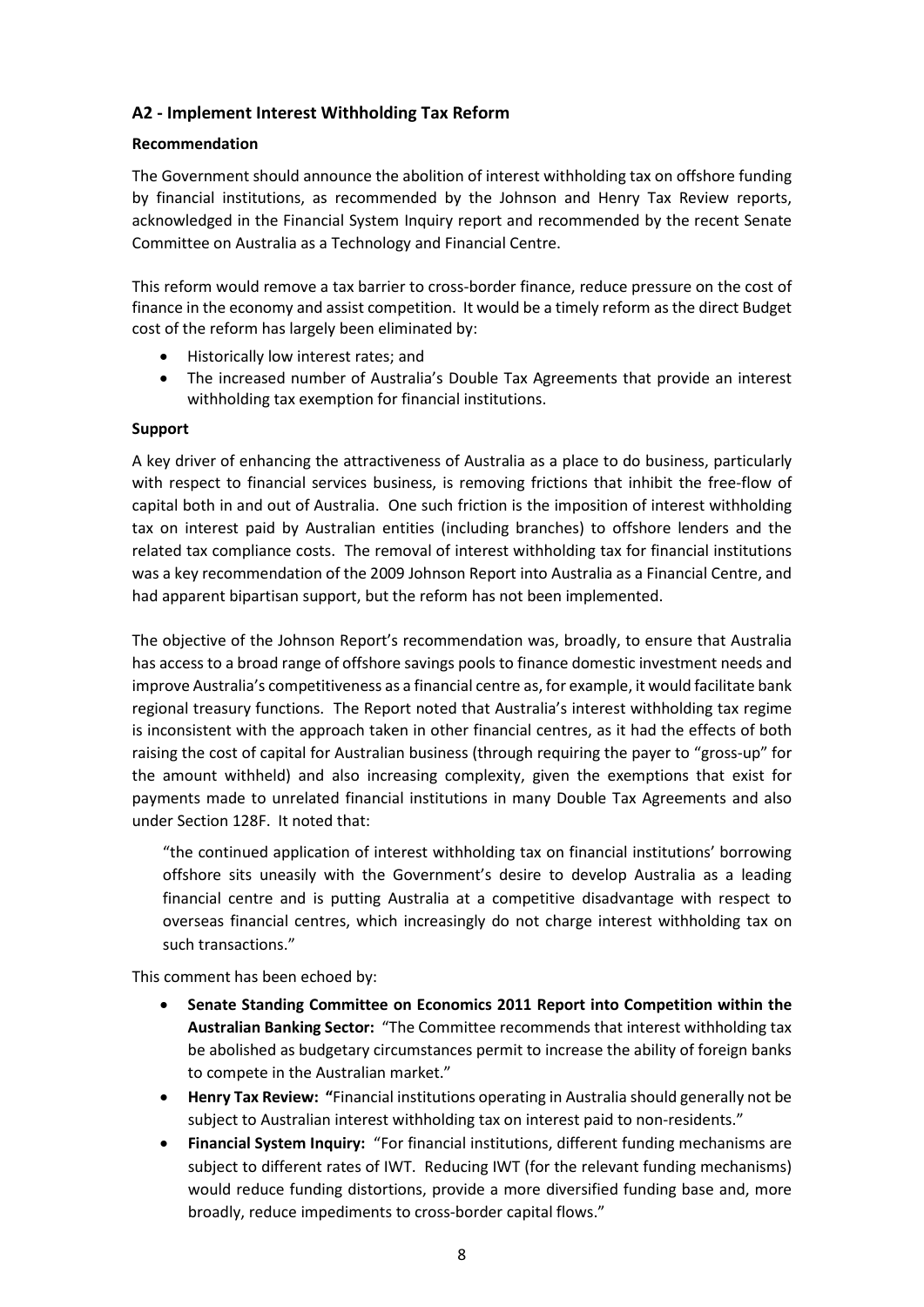• **The Senate Committee on Australia as a Technology and Financial Centre:** "In order to access a diversity of offshore sources of funding and ensure Australia's competitiveness, the committee believes it is time to act on the recommendation of the 2009 Australia as a Financial Centre – Building on Our Strengths report (the Johnson Report) to remove withholding taxes: on interest paid on foreign-raised funding by Australian banks; on interest paid to foreign banks by their Australian branches; and on financial institutions' related party borrowing."

AFMA notes that given globally low (and potentially negative) interest rates at present and the increasing number of Double Tax Agreements that offer an exemption from interest withholding tax for interest paid to unrelated financial institutions, the revenue cost of reform in this area is immaterial. In this regard, it is important to note that Australia is currently negotiating/renegotiating Double Tax Treaties with Luxembourg, India, Iceland, Slovenia, Greece and Portugal, and has committed to Treaties with a further three jurisdictions in the 2022 year, which will further narrow the revenue cost of phasing out interest withholding tax for financial institutions.

The existence of the withholding tax obligation, coupled with the compliance burden associated with determining the circumstances in which interest withholding tax applies, the applicability of any exemptions and the appropriate rate at which to withhold are significant disincentives to establishing regional headquarters in Australia.

As such, AFMA recommends that the Government announce in the 2022-23 Federal Budget a commitment to the Johnson Report recommendation as it applies to interest withholding tax, namely:

- Remove withholding tax on interest paid on foreign raised funding by Australian banks, including offshore deposits and deposits in Australia by non-residents;
- Remove withholding tax on interest paid to foreign banks by their Australian branches; and
- Remove withholding tax on financial institutions' related party borrowing.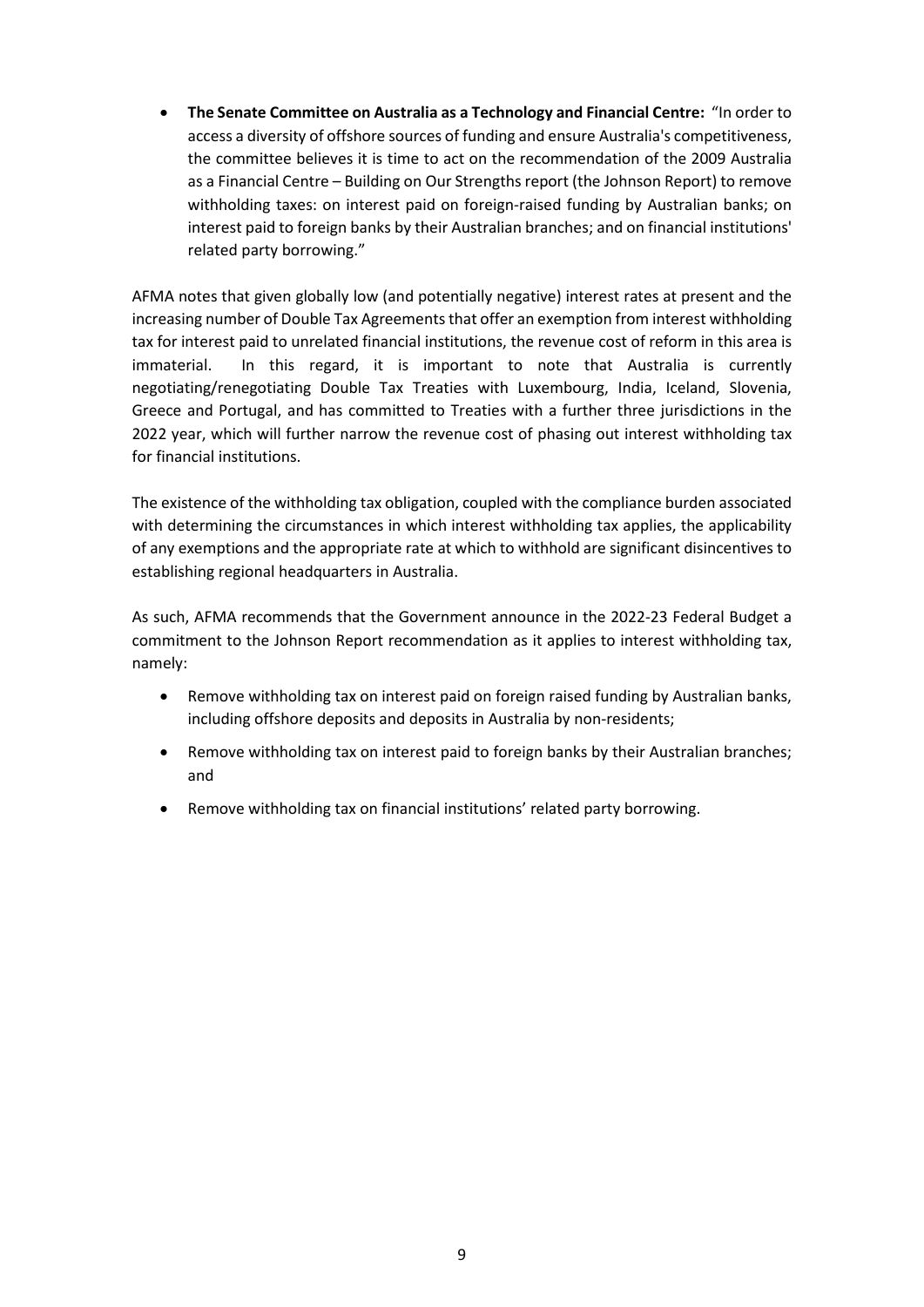# **A3 - Abolition of the LIBOR Cap**

#### **Recommendation**

The Government should announce the immediate abolition of the LIBOR Cap in the 2020/21 Budget. This would encourage foreign banks to conduct more business in Australia and help provide the critical mass and diversity of business that would help sustain financial services exports. The cessation of LIBOR at the end of 2021 for most currencies/tenors renders the LIBOR Cap as untenable.

## **Support**

The LIBOR Cap is a uniquely Australian restriction that limits the tax deductibility of interest expense on internal funding by foreign bank branches. It harms competition, increases intermediation costs and amplifies a perception that Australia is an exceptional and complex tax jurisdiction. Abolition of the LIBOR Cap was considered a 'low hanging fruit' in the 2009 Johnson Report but it remains an outstanding flaw in the Australian taxation system.

The Government asked the Board of Taxation to review the appropriateness of the LIBOR Cap as part of its review into the Tax Arrangements Applying to Permanent Establishments. The Board of Taxation made only one recommendation in its report to the Government, namely:

"subject to confirmation that the removal of the LIBOR Cap would result in no material cost to revenue, the cap should be removed. That would assist in fostering competition in the domestic market."

In providing context to the recommendation, the Report stated:

"The Board agrees that the LIBOR Cap has the potential to reduce bank competition. Put another way, it is hard to see how a cap on the amount of deductions that can be claimed in respect of intra-entity debt can assist in promoting banking competition by foreign banks with their domestic counterparts that do not face the restriction. The LIBOR Cap has the effect of potentially increasing the funding costs for foreign bank branches and hinders their ability to compete in the business loan market. Moreover, new entrants into the Australian banking market are likely to be disproportionately affected by the LIBOR Cap because they are relatively more reliant on head office funding to which the cap applies."

Such comments are consistent with those included in the Johnson Report, which made the recommendation to "remove the LIBOR Cap on deductibility of interest paid on branch-parent funding."

At the Government's request, AFMA has previously provided both the Government and Treasury with revenue estimates of the cost of the removal of the LIBOR Cap, based on survey responses from its members. The cost of removing of the cap was immaterial to tax revenue and removal would deliver significant deregulation benefits, in addition to enhancing banking competition and the provision of product and service innovation by foreign bank branches. AFMA's view is that Australia's transfer pricing requirements in Division 815 of the ITAA 1997 are sufficiently robust to ensure that the interest deductions claimed by foreign bank branches on internal funding are at arm's length.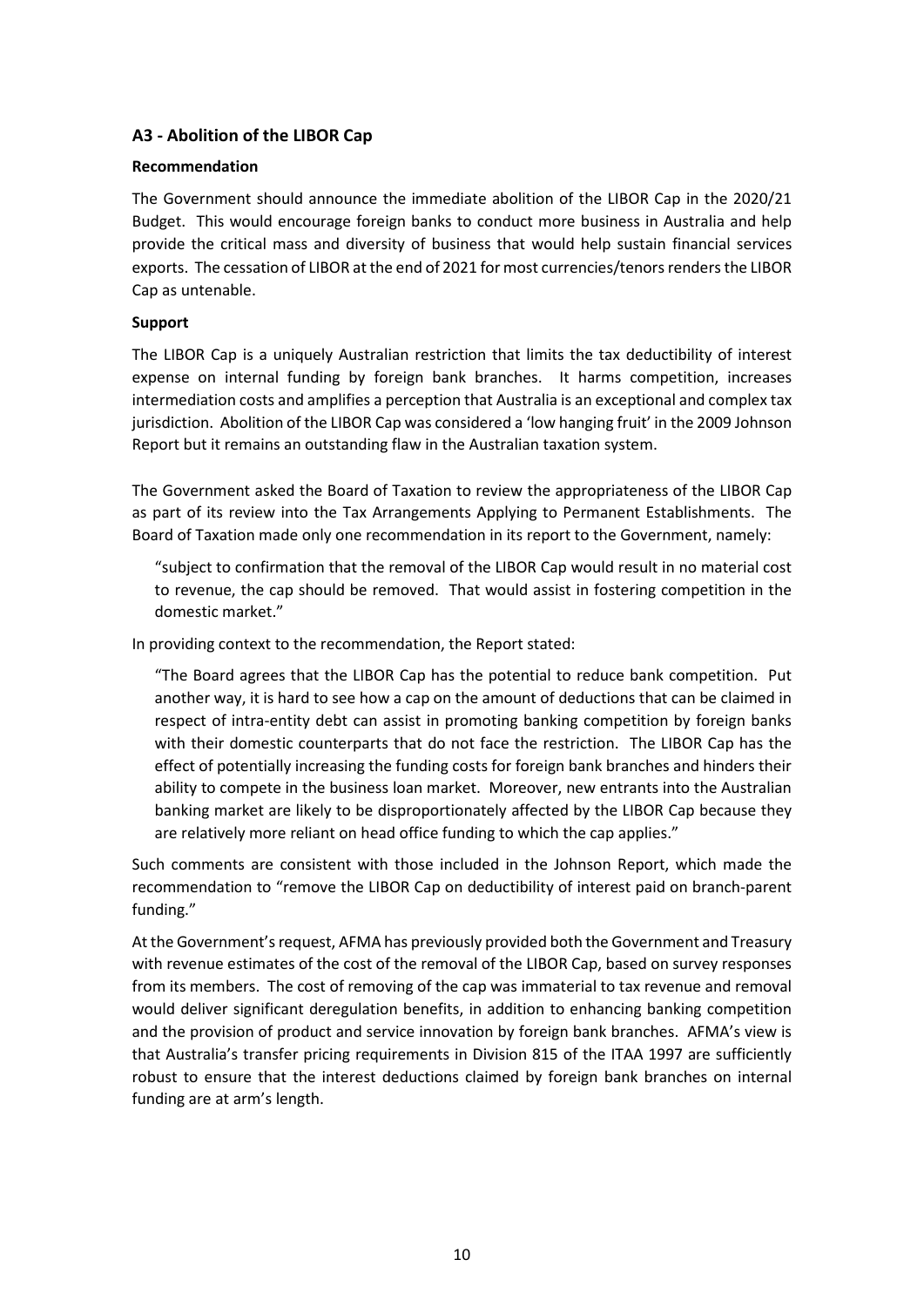# **A4 – Recommendations of the Corporate Bond Inquiry**

#### **Recommendation**

The Government should commit to and prioritise key recommendations of the House Standing Committee on Tax and Revenue's Inquiry into the Development of the Australian Corporate Bond Market. In particular, the Government should focus on:

- Reviewing the licensing regime for credit rating agencies with a view to minimising access barriers for small and medium enterprises;
- Streamlining disclosure requirements for the issuance of corporate bonds with enhanced reliance on the continuous disclosure regime for listed issuers;
- Amendment to regulations to ensure that the existence of an early redemption feature does not prevent an instrument from being classified as a simple corporate bond; and
- Investigation of the tax system to assess the impact of tax settings on demand for corporate bonds relative to other asset classes.

#### **Support**

In 2020, the House Standing Committee on Tax and Revenue undertook an inquiry into the development of the Australian bond market. The Committee noted that the Australian retail bond market was small compared to other jurisdictions and that Australian issuers make greater use of offshore bond markets.

AFMA's submission to the Inquiry noted that to enhance the depth and liquidity of the retail corporate bond market, it is first necessary to remove any constraints for issuers to issue corporate bonds and then, to the extent possible, and while balancing investor protection concerns, enhance alignment between products available to retail and wholesale investors.

The Final Report of the Committee was issued in October 2021 and contains a number of practical recommendations that would support both of these aspects and should be pursued. AFMA is not aware of the Government formally responding to the recommendations of the Inquiry and our view is that the Government should use the 2022/23 Federal Budget to provide its response, if not before.